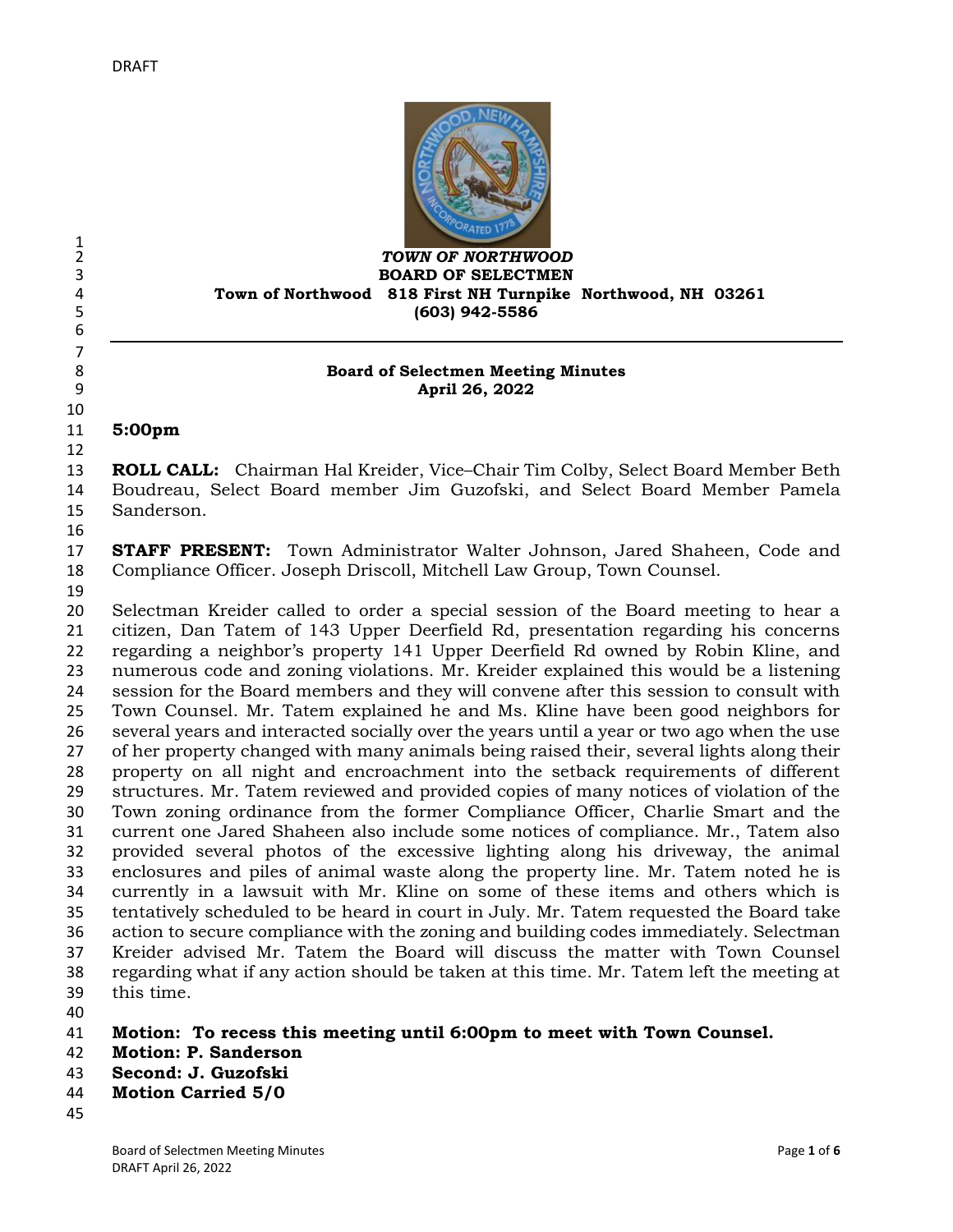- **6:05 P.M. Selectman Kreider re-convened the Northwood Board of Selectmen**
- **meeting with the Pledge of Allegiance.**
- 
- **Motion: "To approve the minutes of April 12, 2022, as presented."**
- **Motion: P. Sanderson**
- **Second: J. Guzofski**
- **Motion carried by vote of 5/0.**
- 
- **Consent Agenda:**
- **Payroll Manifest dated 4/20/2022**
- Batch 042022 for \$55,416.66.
- 

#### **Accounts Payable Manifest dated 4/27/2022**

- Batch # 56 for \$151,461.63.
- This batch includes payments to Axon for support for the police body cameras for
- \$6,747, Cross Country Appraisal for \$5,550, Energy Management Consultants for the
- final payment on the lighting conversion project for \$13,975, Fail Safe Testing for hose
- and ladder testing for \$3,838, HealthTrust for employee insurance for \$24,207, and
- the Internal Revenue Service for payroll taxes for \$12,602.
- 

## **Property Tax Exemptions: Approve or Deny per Assessor's Recommendations**

- Solar Exemption Map 235, Lot 35 Gilbert & Woytonik
- 

## **Other**

- Intent to Cut Sweet Logging, Map 220, Lot 29 & Map 231, Lots 50-2 and 50-3
- Current Use Application Robert Bennett Jr Revocable Trust, Map 207, Lot 38
- **Motion: "To approve the consent agenda as read."**
- **Motion: T. Colby**
- **Second: B. Boudreau**
- **Motion carried by vote of 5/0.**
- 

## **Town Administrators Report**

- Staffing: There are full time positions open in the Fire and Police Departments. The conditional full time firefighter candidate is scheduled to take his CPAT test in May.
- 

 Tax deeded properties: TA Johnson is still pursuing one case to get it resolved. Final details of an agreement have not been worked out yet.

- 
- ARPA Funds: TA Johnson suggests a public listening session on May 24 to get input on how to spend the ARPA money. The Board agreed. Selectperson Boudreau suggested putting a survey on the Facebook page to see what people are interested in funding.
- 
- 2022 Public Works Facilities Project: TA Johnson and PW Foreman Brown are working on plans for the highway projects for 2022. TA Johnson asked the Board if they wanted to waive the bidding process for the road projects and negotiate a price with the same company we have used for the last few years. This would speed up the timeline for the projects. It was the consensus of the Board to put the projects out to bid in accordance with the purchasing policy. There was a discussion regarding the type of paving to be done and the increase in costs versus the longevity of each application due to the significant increase in asphalt cement used in paving methods.
-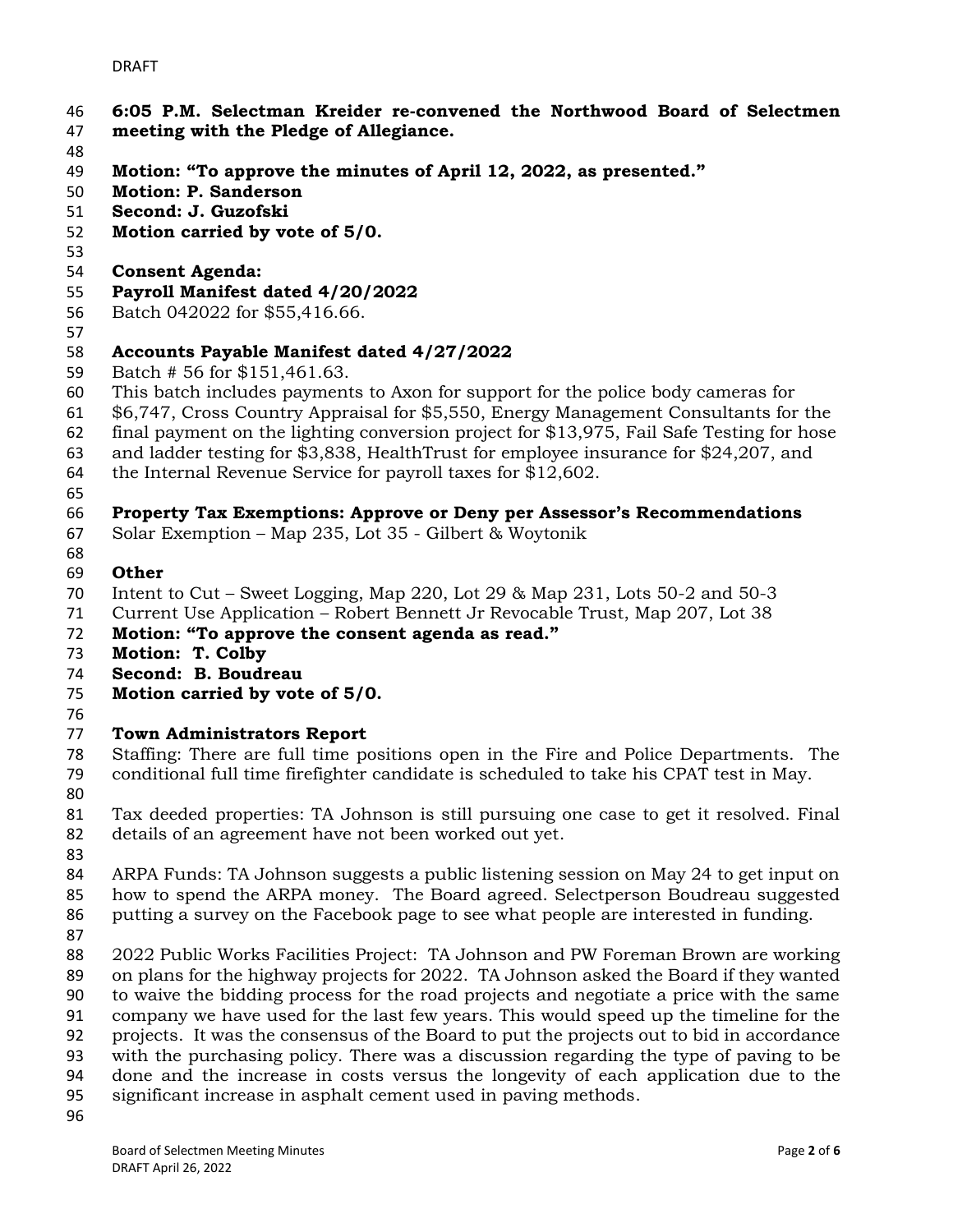Transfer station well: We have received the test results from the old well at the transfer station. The water is good. TA Johnson suggested if the Board wants to make an agreement with the abutter to use the well for their personal and business use, they should have an agreement drafted by town counsel. The abutter will be paying all the associated costs. P. Sanderson wants to go forward with this with the understanding that this is not a permanent ownership change. T. Colby asked to have a backflow valve included to prevent any chemicals from the nursery flowing back into the well. J. Guzofski and B. Boudreau are in favor of moving forward.

- 
- J. Guzofski asked about the repairs at the boat ramps and asked them to be included in the public works projects. TA Johnson was going to suggest using the ARPA funds for the boat ramps.
- **Motion: "To authorize Walter Johnson and Chris Brown to bid and spend up to \$17,000 for the Northwood Lake boat ramp, using ARPA funds.**
- **Motion: H. Kreider**
- **Second: J. Guzofski**
- **Motion carried by vote of 5/0.**
- There was discussion about the Harvey Lake boat ramp, it's condition, parking area, and boundaries. P. Sanderson asked for an estimate for that work for the next meeting.
- 
- Lakes Region Public Access Agreement: This is an agreement for the town to air meetings
- on channels 25 and 26 for the public for the 2022 and 2023 year. The total cost is \$6,871.69. These funds will come from the Cable Franchise Fees Expendable Trust Fund.
- **Motion: "To expend \$6,871.69 for Lakes Region Public Access agreement for 2022-**
- **2023 with funds to come from the Cable Franchise Fees Expendable Trust Fund.**
- **Motion: P. Sanderson**
- **Second: B. Boudreau**
- Discussion ensued around the number of cable subscribers in town and how the fees are calculated. There are no tax funds used to pay for this since it is funded by people who use cable TV.
- **Motion carried by vote of 5/0.**
- 

 Town Parade Message Sign: With the assistance of Linda Smith prepared an RFP for building a sign next to Route 4 in front of the town office. Quotes will be received by May 20. The Cable Franchise Fee Expendable Trust Fund will be used to pay for the sign if the project goes forward.

 Coe Brown School Resource Officer: The Police Chief, Police Commission, TA Johnson, Finance Director Cheryl Eastman, and a representative from Coe Brown are developing a new agreement for the SRO position. The current SRO is retiring at the end of the school year. This is a good opportunity to revise the structure of the agreement and tie up some issues with labor laws and supervision levels. The agreement will come to the board for final approval.

 Town Hall Computer Server Upgrade: TA Johnson is working with Mainstay (the town's IT company). There are several options to look at and the Board will need to make a final decision later this year. The end of life is coming up on the existing equipment. We can stay with an in-house option or go to a cloud- based option. The Board will need to look at the different costs of each option.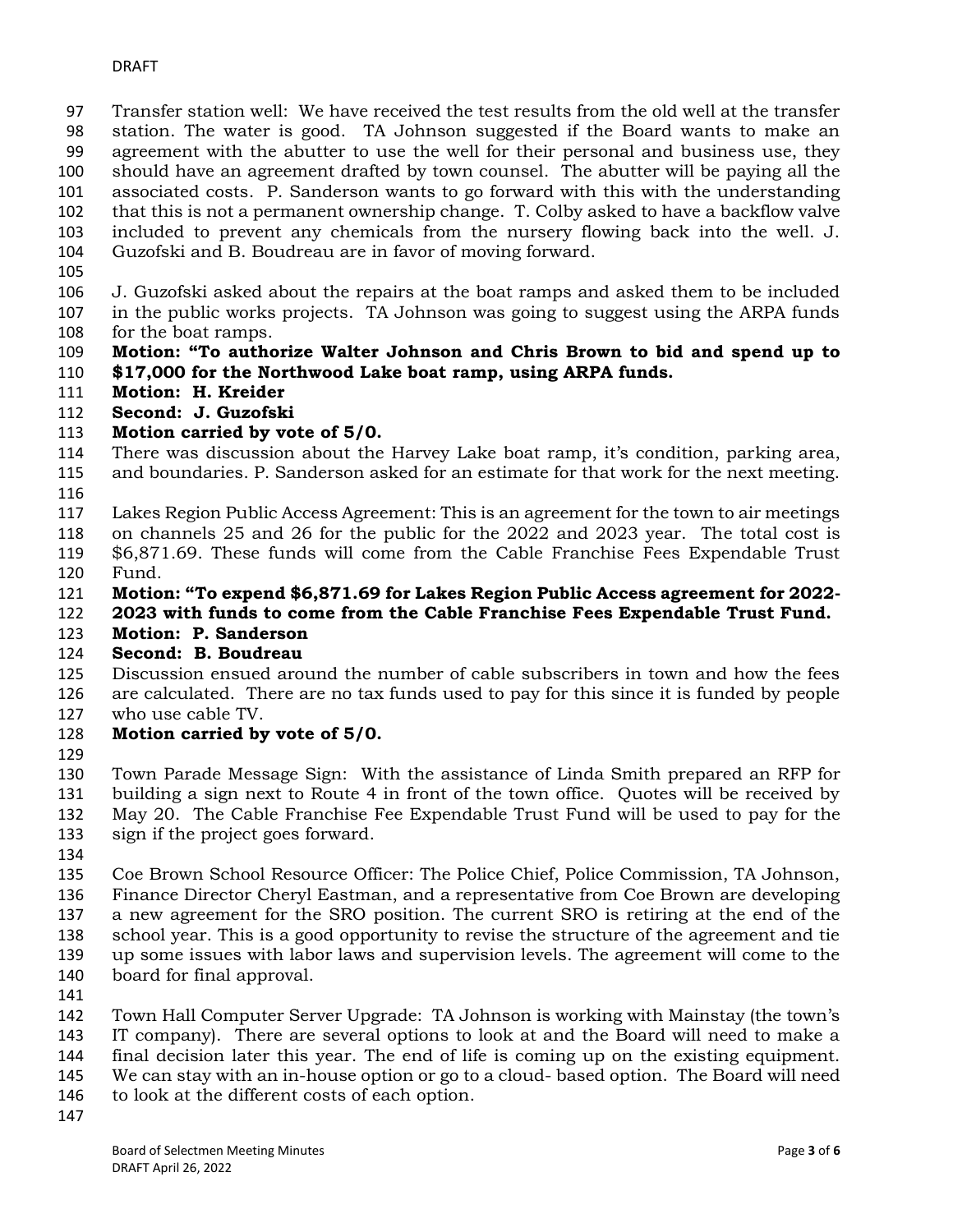Northwood Lake Association Funding Request: The Northwood Lake Association is asking for \$2,500 for aquatic invasive species prevention. This is the balance of the trust fund designed for this purpose. The Northwood Lake Association did not request these funds during the budget process, so they were not budgeted for. Last year the Board funded the Harvey Lake Association \$750 for their lake host work. This year the Harvey Lake Association asked for funds during the budget process. If the Board approves the \$2,500 request to Northwood Lake Association, the fund will go down to zero. There was a discussion around reducing the fund to zero, organizations needing to ask for funds during the budget process, and funds granted in the past when they were not budgeted.

#### **Motion: "To grant \$750 to the Northwood Lake Association for prevention of invasive species with the funding coming from the Aquatic Invasive Species Prevention Expendable Trust Fund."**

- **Motion: B. Boudreau**
- **Second: T. Colby**

#### **Motion carried by vote of 5/0.**

- P. Sanderson commented that she would have liked to have given them \$1,000.
- 

 Storage of Documents Off Site: The town has been storing documents at an off-site location for several years. We currently pay \$100 a month for storage and do not have a good list of what is there. We are going to have access to scanning equipment for two weeks this summer through the Strafford Regional Planning Commission. Now is the time to sort through the documents, purge what we can, scan what is left for preservation and cataloging. The cost to have all the documents brought back to the town office is \$4,254. We do not have any money for this process, but the ARPA funds would be money well spent. The community will benefit to have knowledge of the records and scanning them will make them more accessible.

- **Motion: "To spend up to \$4,500 from the ARPA funds to return the stored documents to the town office."**
- **Motion: B. Boudreau**
- **Second: P. Sanderson**
- **Motion carried by vote of 5/0.**
- 

 B. Boudreau asked about the proposed update of the building permit fees. TA Johnson explained that Building Inspector Jared Shaheen is recommending that we don't make any changes to the fees at this time. He has been doing an analysis of fees and feels it will be more difficult to accurately figure the fees based on the assessed value of the project because we would be relying on the builders to be honest about the value and verification of the project cost will be burdensome to the CCO.

- 
- The next meetings will be the second and fourth Tuesdays in May.
- 

## **Topics and Date for Joint Listening Session and Meeting with School Board**

 H. Kreider would like a joint meeting of the Board of Selectmen and School Board with a citizen's forum or joint listening session at the beginning of the meeting. Topics that

the board members want to discuss include use of school buildings for elections and

community events, generator status for the school, how to get the school tax rate info

sooner to help in planning the use of fund balance to offset taxes, long term CIP projects.

- The consensus of the board was to have a separate meeting for this and not try to add it to a regular board meeting. H. Kreider will contact Brian Wilson and arrange a date
- for the meeting.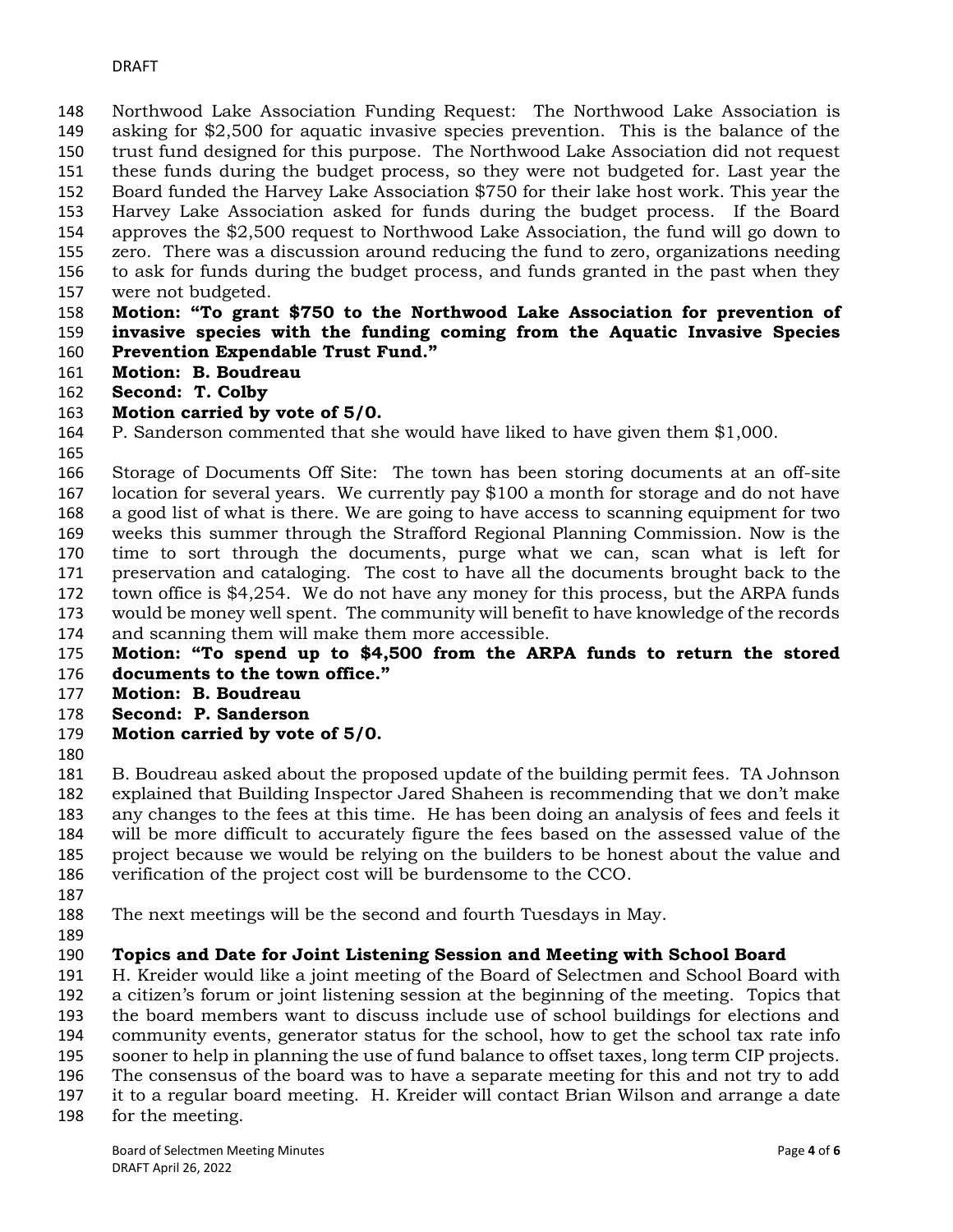# **Revised Parks & Recreation Area Regulations – Final Version**

- TA Johnson has incorporated some recommended changes from the Recreation Director
- and Recreation Commission into the regulations. They have addressed the issue of not
- having lifeguards by renaming them as Recreation Staff, dealt with dogs at the new
- playground, and kindling of fires needing a proper permit.

# **Motion: "To accept the revision of the Parks & Recreation Area Regulations with**

- **amendments."**
- **Motion: P. Sanderson**
- **Second: B. Boudreau**
- **Motion carried by vote of 5/0.**
- 

# **DRA Municipal Assessment Data Certificate**

 The Board needs to certify the results of the assessment ratio study. Qualified sales were analyzed between 10/1/20 and 9/30/21 and compare the ratio of the sale prices and the assessed values. The ratio should be between 95% and 105%. We are out of compliance in all strata except manufactured homes in a park. We have exceeded the 105% limit. The property values have continued to go up significantly. This confirms the need for the statistical update this year so we will be closer to the range we need to be within. The update should bring us to the goal of 98% of sales values. The other document the board needs to review is informational only. It is the town's equalization ratio for comparison to other communities in the state for distribution of state funding.

# **First Review of Town Personnel Policy Handbook**

 TA Johnson presented the first draft of the updated personnel policy. He asked the Board to review this and suggest any changes or updates. This will be on the agenda for the next meeting to revisit.

# **Elected Officials Conduct and Ethics Policy**

 Recently a citizen recommended an ethics policy for town officials. The current policy is part of the town ordinances. It covers a lot of the typical pitfalls such as conflict of interest and ethics while performing as a public official. Since this policy was adopted by the town, any amendments need to go back to town meeting. TA Johnson feels this document is adequate as written. H. Kreider asked board members to review it and come back at the next meeting with recommendations to accept, change, or any proposed alterations.

# **NHDES Waste Oil Grant Acceptance and Authorization to Sign**

 The waste oil grant is a program through NH DES to fund the acquisition and maintenance of waste oil burner systems. TA Johnson had applied for this grant previously and when now that it is granted, the state will pay back the town for the purchase of the waste oil burner. This grant is unanticipated revenue, so the Board needs to vote to accept the grant funds and authorize Walter Johnson to sign the documents on behalf of the town.

## **Motion: "To accept the \$2,500 grant for waste oil processing system and authorize**

- **Walter to sign for the grant."**
- **Motion: P. Sanderson**
- **Second: B. Boudreau**
- **Motion carried by a vote of 5/0.**
- 
- **Board Committee Reports**